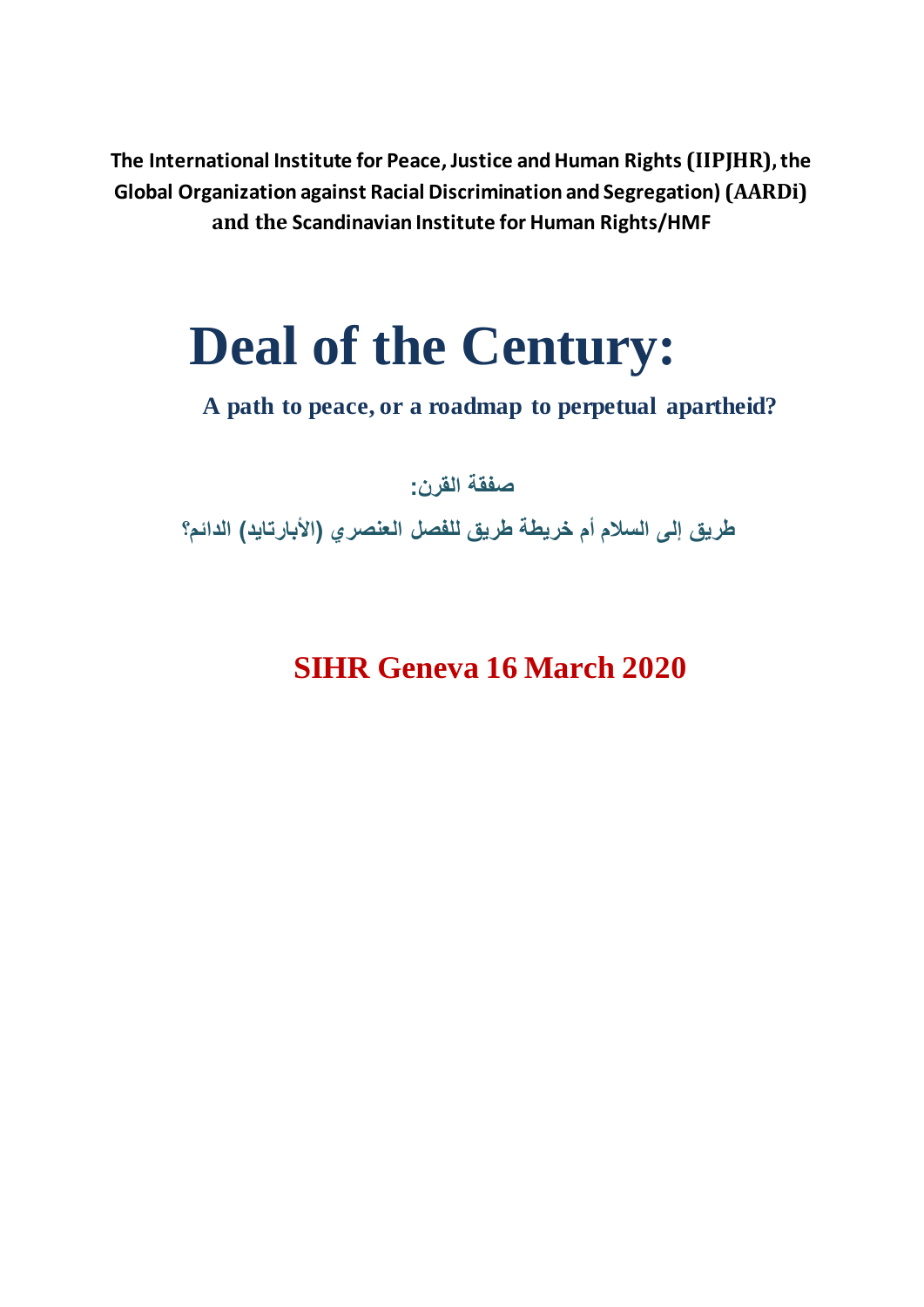# **'A path to peace, or a roadmap to perpetual apartheid'**

# **A Civil Society Response**

#### **Marie Crawley**

#### **Chair of Sadaka,the IrelandPalestineAlliance**

'A path to peace or a roadmap to perpetual apartheid'? There can be no doubt whatsoever about the intention of 'Peace to Prosperity' – the so-called Trump Peace Plan. The Plan is written in direct and indeed deliberate contravention of UN resolutions, binding decisions of the International Criminal Court and the Fourth Geneva Convention. It is written in bold and flagrant opposition to international law. It is intended to effectively establish a 'greater Israel,' reinforce an existing system of apartheid and formalise, through an international agreement, a powerful and comprehensive system of control over the Palestinian people, be they within the current Occupied Territories, within the state of Israel, or part of the refugee population of over 7 million people.

My input today will comment on the Trump Plan from the perspective of a pro-Palestinian civil society organisation which uses international law as the premise and guiding principles for our political advocacy efforts in striving towards the achievement of rights for the Palestinian people. It will introduce the Occupied Territories Bill, ground-breaking legislation we are introducing in Ireland, as an initiative we would like to see replicated across the globe. Before I focus on the Irish Occupied Territories Bill as an example of how we can begin to regain control over international law as the defining parameters of a long lasting solution for Palestine & Israel, I would like to make two points specifically in relation to the Trump Plan from a civil society perspective.

Firstly, this is a dangerous document. I say this, not because it threatens the rights of the Palestinian people to self-determination, because in my opinion, it should not be afforded sufficient gravitas or any degree of authority which would provide it with any influence over a future Palestinian state. I say it is dangerous because it is written in utter defiance of international law, of UN resolutions and of international institutions which nations of the world have developed to protect the rights of citizens and nation states. It is dangerous, not only because it rewards previous breaches of international law, it encourages further violations in multiple ways. It is dangerous because it is written as though international law and institutions are 'a la carte' options from which any state may select to further its own political agendas or indeed, as in this case, those of its international friends. It is dangerous because it totally disregards the profound and extensive historical and contemporary human and civil rights abuses experienced by the Palestinian people. It is dangerous because it obliterates the rights of an entire nation of people to sovereignty, self-determination and control over their own nation state and borders. It is dangerous because it systematically plans to legalise and further extend annexation of another nation's territory. And fundamentally, it is a dangerous document because of the simple fact that a text like this has been written and published by the most powerful government in the world. The fact that this can happen, threatens, or at least seriously questions, the very world order as we know it. There is something profoundly shocking about the fragility of a global order in which a document like this which openly tramples on the rights of an entire nation of people can see the light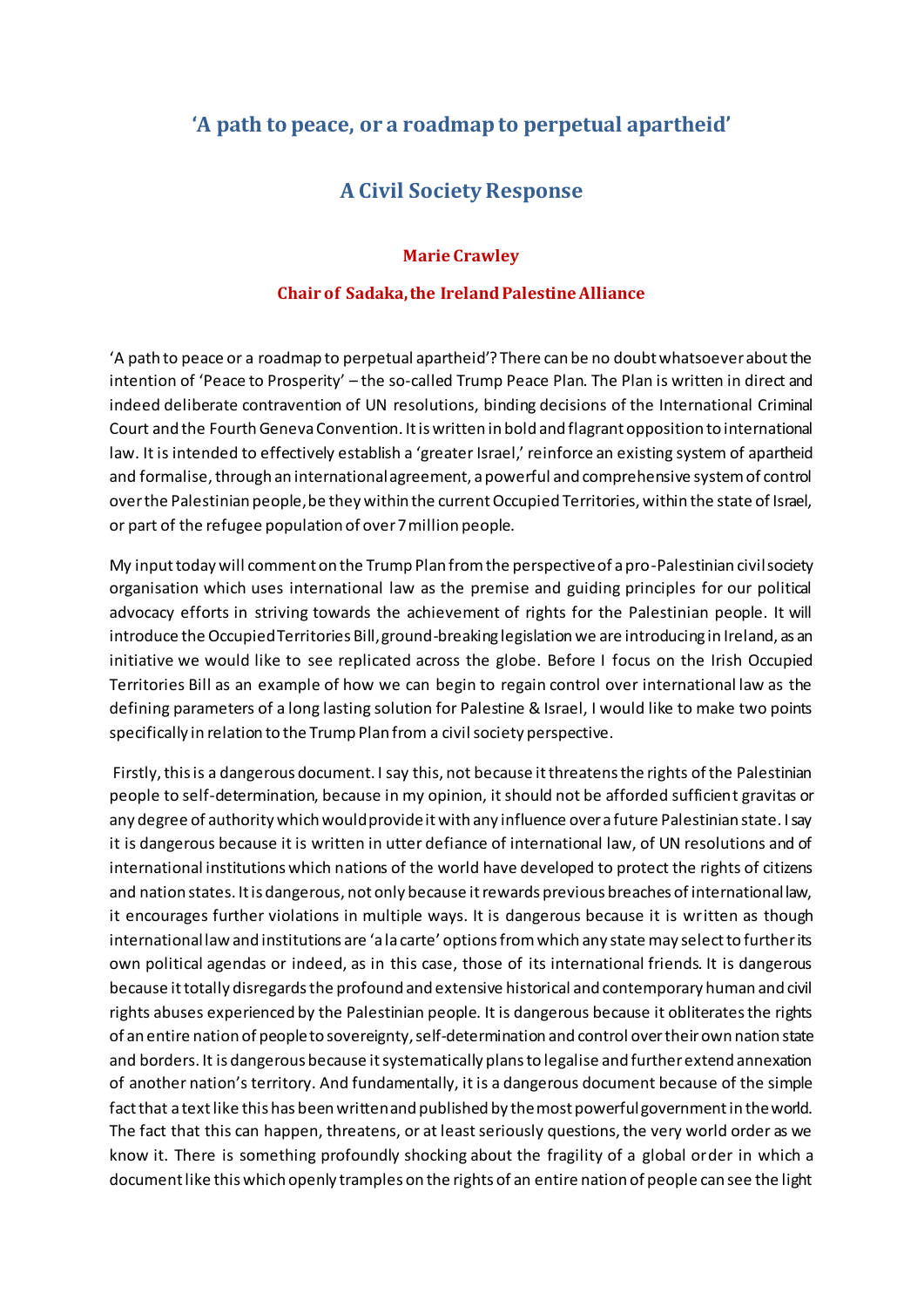of day. This document should have been met with outrage by the international community and consigned to the dustbin of history.

Secondly, Governments and institutions with the power of sanction in the international community must assume a considerable proportion of blame for the production of this so-called peace plan. They have created a political vacuum. They have failed to take leadership. They have allowed the state of Israel to commit war crimes and to breach international law on a daily basis. They have witnessed the evolution of a comprehensive system of apartheid. They have allowed a most brutal and repressive military regime to operate unleashed on an entire civilian population. They have watched as children are systemically shot, arrested and stripped entirely of their rights. They have simply turned a blind eye. In failing to intervene, in failing to use the punitive measures at their disposal (such as the economic sanctions liberally used in other situations such as Iran or Russia in relation to Crimea), in failing to defend international law, they have essentially colluded with Israel and its US allies in permitting crimes that remain unpunished. They have left the field wide open for the production of this document which is singularly focused on one nation exerting full and unchecked control over another.

Professor Michael Lynk, UN Special Rapporteur on Palestine, in his most recent report to the UN General Assembly on the situation of human rights in the Palestinian territories captures this perfectly (and I quote):

*'No occupation in the modern world has been conducted with the international community so alert to its many grave breaches of international law, so knowledgeable about the occupier's obvious and well‐ signalled intent to annex and establish permanent sovereignty, so well‐informed about the scale of suffering and dispossession endured by the protected population under occupation, and yet so unwilling to act upon the overwhelming evidence before it to employ the tangible and plentiful legal and political tools at its disposal to end the injustice.1'* (end of quote).

### **EU Response**

So, how do we counter the Trump Plan and establish a constructive alternative based on the equal rights of two peoples to sovereign nation states? At the end of February 2020, 2 50 former foreign ministers and leaders from across the EU wrote an open letter expressing serious reservations about the Plan. They commended the EU high representative Josep Borrell's continued commitment to a two-state solution based on the 1967 borders, in accordance with the international parameters and the EU's commitment that that Israeli "steps towards annexation, if implemented, could not pass unchallenged." These sentiments have been echoed by many respected commentators in the international community. People such as Alon Liel (former Israeli Ambassador to South Africa and Director General of Israel's Ministry of Foreign Affairs) stated3 :

*'It (the Plan) (thus) violates the principles of the rules‐based international order, signalling that Trump believes he can disregard international law and legitimize a new 21st‐century model of apartheid. This arrogant show of force must be met with a clear answer.'*

He further states:

*'No one must give even tacit approval to this new form of apartheid and the ideology undergirding it. Doing so would betray not only the legacy and efficacy of international resistance to South African*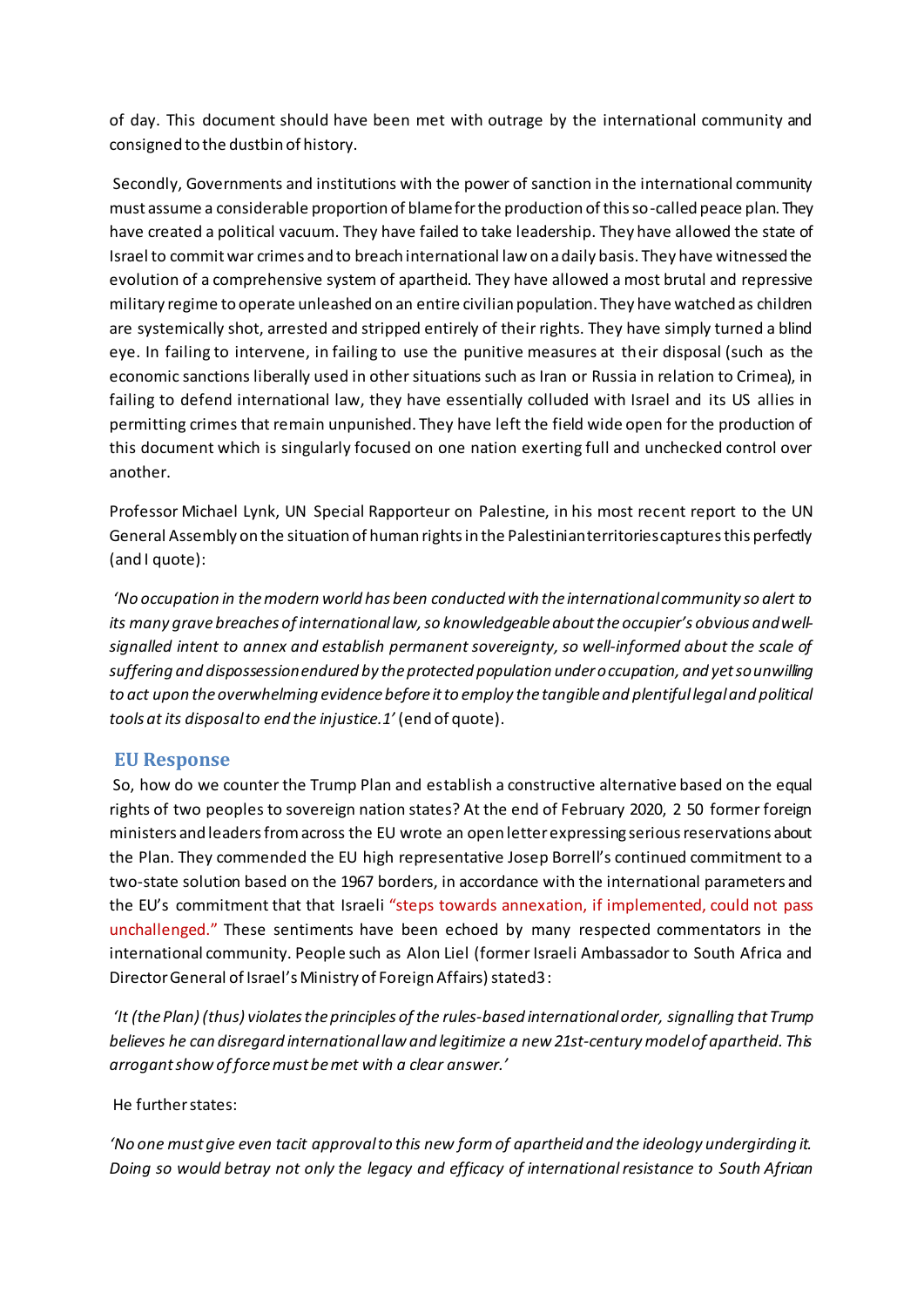## *apartheid but also the fate of millions of people living in Israel and what should be a truly independent Palestine.'*

These are strong and very welcome statements which carry the authority of respected figures on the global political landscape. They are of course important and highly significant contributions. However, as history has taught us, words and letters, however brilliantly crafted, have not made a single iota of difference to Israel's grand plan of annexation and the establishment of full control over Palestinian territory. They have not prevented the creation of an apartheid system by stealth. The reality is, we need serving Governments, not former Ministers, to take strong definitive action within the mechanisms available to us. It is patently clear that Israel will only comply with its obligations under international law if the international community compels it to do so. One such measure, and a mere starting point, is Ireland's Occupied Territories Bill.

## **Civil Society Response: Ireland's Occupied Territories Bill**

Ten years ago, Sadaka – the Ireland Palestine Alliance was formed to mobilise support in Ireland for the freedom and rights of the Palestinian people. Since 2009, we have worked towards securing a ban on the importation of goods from illegal settlements and having considered and exhausted other options, we began work on this particular phase of the Occupied Territories Bill in 2016. The Occupied Territories Bill, if and when enacted, will ban the import of goods from illegal Israeli settlements into Ireland.

The Bill is based on international law. Article 8.2(b) (viii) of the Rome Statute of the International Criminal Court (ICC) defines "the transfer, directly or indirectly, by the Occupying Power of parts of its own civilian population into the territory it occupies" to be a war crime. In other words, when a state, which is occupying territory not its own, transfers some of its own civilians into that territory, that process constitutes a war crime under international law. Settlements therefore, are war crimes and as it stands, we trade openly with them.

In terms of the Bill's compatibility with EU trade law (which is the most common query in relation the Bill), Article 24 of EU Regulation 2015/478 on the common rules for imports from non-Member States of the EU allows States to ban the importation of goods from such States "on grounds of public morality, public policy [or] the protection of health and life of humans."

The same exception applies under Article 36 of the Treaty on the Functioning of the European Union in relation to goods in free circulation within the EU.

A prohibition on the importation of settlement goods is justifiable on each of these grounds. There is a range of eminent legal opinion which unequivocally demonstrates the compatibility of the Occupied Territories Bill with EU law.

Furthermore, in a letter to Irish parliamentarians issued in October 2019 Professor Michael Lynk notes that:

*[i]n line with Common Article 1 of the 1949 Geneva Conventions, the 2001 Articles of Responsibility of States and Article 25 of the Charter of the United Nations, take all measures necessary, including countermeasures and sanctions, to ensure respect by Israel, and all other relevant parties, of their obligations under international law to end the occupation.*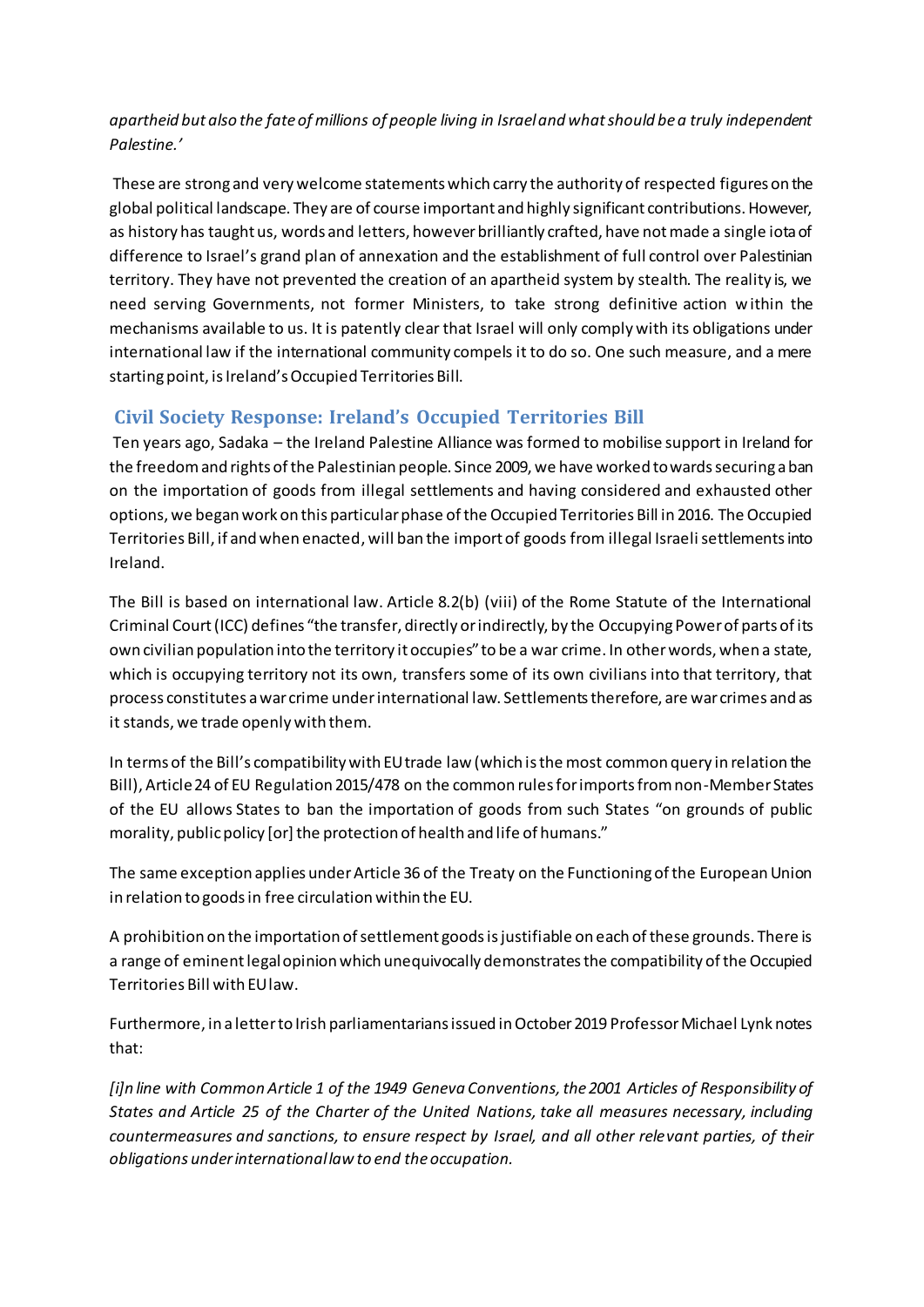#### He further notes that:

*'The ban on trade with Israeli settlements prescribed by the Occupied Territories Bill is the very type of measure I had in mind in making (this) recommendation. Indeed, as is clear from my report, I am of the view that members of the international community are under an obligation arising under international law to adopt such measures. This obligation is a legal requirement, not a policy or political choice.4*

So, in other words, not only are measures such as the Occupied Territories Bill possible within EU Law, this opinion states that we are under an obligation arising under international law to adopt such measures.

The Occupied Territories Bill has passed 8 out of 10 stages in the Irish legislature. We are now emerging from a General Election and negotiations are underway towards the formation of a new Government. Within that process, 6 of the 7 main political parties are committed to enactment of the Occupied Territories Bill. Significantly, two of the three largest political parties included this commitment within pre-election manifestoes. As expected, the political parties are under severe pressure from both Israel and US sources not to extend this commitment to the Programme for Government. However, we are confident they will withstand the pressure and are hopeful that the Bill will be enacted within months of the formation of a new Government. If and when this comes to pass, Ireland will be the first country in the world to ban trade with illegal Israeli settlements.

But this must just be the starting point. Ireland's Bill, drafted as compatible with EU trade law paves the way for other EU countries to follow suit and pass similar legislation. A critical mass of other EU countries adopting this law will ensure that this action will have an economic as well as a political impact.

However, we are aware that in the context of an apartheid regime, active commitments of war crimes and the systematic annexation of another nation's territory, denial of rights to over 7 million refugees, all committed by the state of Israel with the support of their US allies, the adoption of this legalisation is an incredibly modest response.

## **Conclusion**

In conclusion, we are long past the stage of agonising over whom we might upset by putting legislative measures directed at Israel's war crimes in place. The Trump 'Peace to Prosperity' Plan, which is unashamedly designed to doom the Palestinian people to a future under an apartheid regime with no control over their own destiny, should be a harsh lesson to the international community of the cost of inertia, the cost of inaction, the cost of allowing Israel to breach international law with impunity.

In Trump's Plan, only one people will experience peace, one people will experience prosperity and one people will enjoy full human, civil and political rights in controlling their own territory. That is not an acceptable outcome. We, in the international community must do everything in our power to ensure it does not become a political reality and as civil society organisations, we must do everything in our power to ensure our Governments act in line with international law.

The Trump Plan states: 'An important goal of this Vision is for the State of Israel to be treated by all as a legitimate part of the international community.' On the contrary, the only way in which the state of Israel should be treated as an accepted state within the international community is when it adheres to